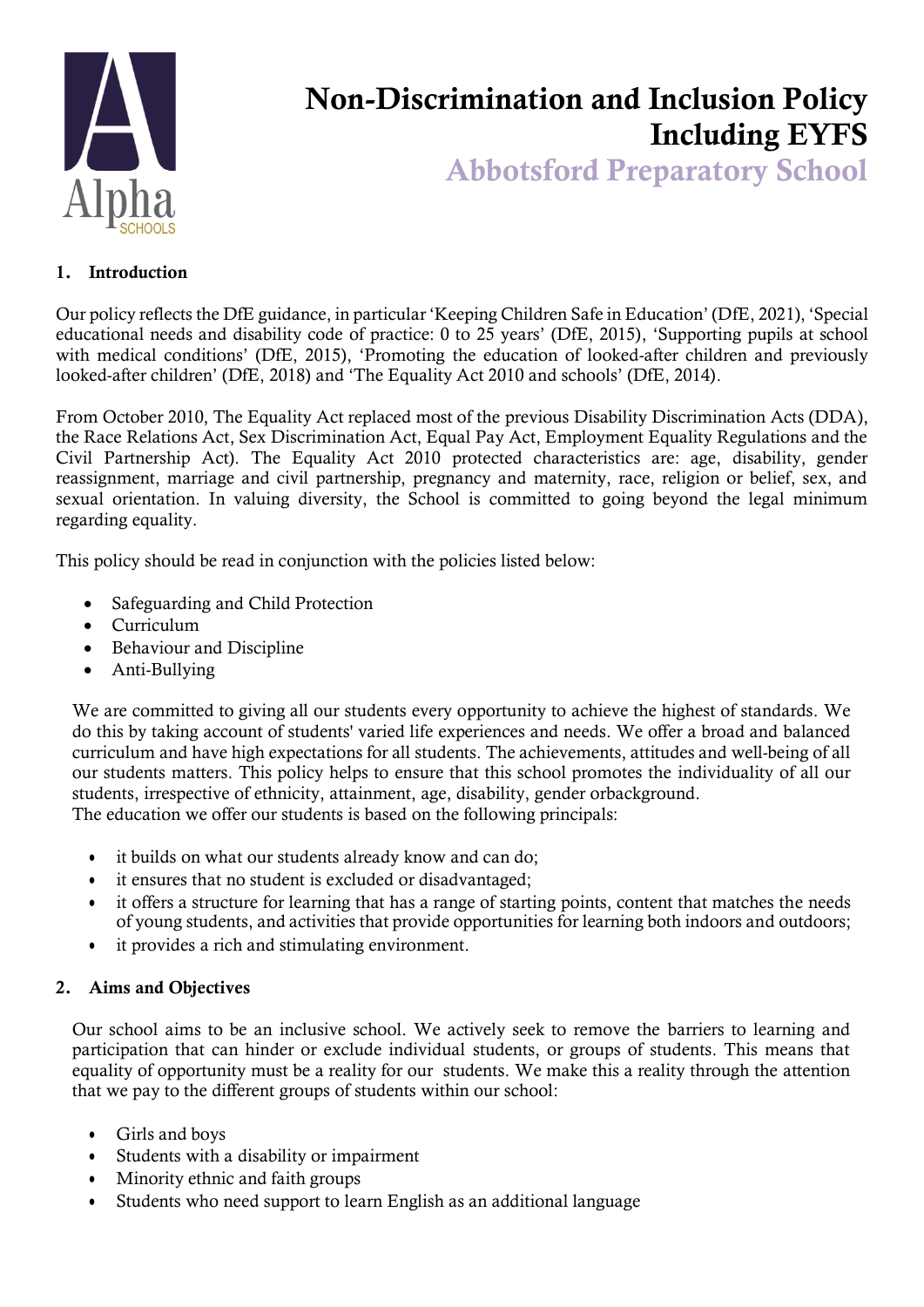- Students with special educational needs
- Able, gifted and talented students
- Students who are at risk of disaffection or exclusion
- Lesbian, Gay, bisexual and transgender students
- Those members of the School who are experiencing homophobic, biphobic or transphobic (HBT) bullying

## 3. SEN and Inclusion

We give our students every opportunity to achieve their best. We do this by taking account of our student's range of life experiences when we are planning for their learning.

At School we set realistic, challenging and achievable expectations keyed to the needs of our students. Some students progress beyond this point. We help them to do this by planning to meet the needs of both boys and girls, of students with special educational needs, of students who are more able, of students with disabilities, of students from social and cultural backgrounds, of students from different ethnic groups, and of those from diverse linguistic backgrounds.

We meet the needs of all our students through:

- planning opportunities that build on and extend the student's knowledge, experience and interests, and develop their self-esteem and confidence;
- using a variety of teaching strategies that are based on student's learning needs;
- providing a wide range of opportunities to motivate and support the students, and to help themto learn effectively;
- offering a safe and supportive learning environment, in which the contribution of all students is valued
- employing resources that reflect diversity, and that avoid discrimination and stereotyping;
- planning challenging activities for students whose ability and understanding are in advance of their language and communication skills;
- monitoring student's progress, providing support (such as speech therapy) as necessary;
- adapting the physical environment through improvements and refurbishments where required.

The National Curriculum is our starting point for planning a curriculum that meets the specific needs of individuals and groups of students. We meet these needs through:

- setting suitable learning challenges;
- responding to student's diverse learning needs;
- overcoming potential barriers to learning and assessment for individuals and groups ofstudents;
- providing other curricular opportunities outside the National Curriculum to meet the needsof individuals or groups of students.

We achieve educational inclusion by continually reviewing what we do, through asking ourselves these key questions:

- do all our students achieve their best?
- are there differences in the achievement of different groups of students?
- what are we doing for those students who we know are not achieving their best?
- are our actions effective?
- are we successful in promoting racial harmony and preparing students to live in a diverse society?

# 4. Teaching and Learning Style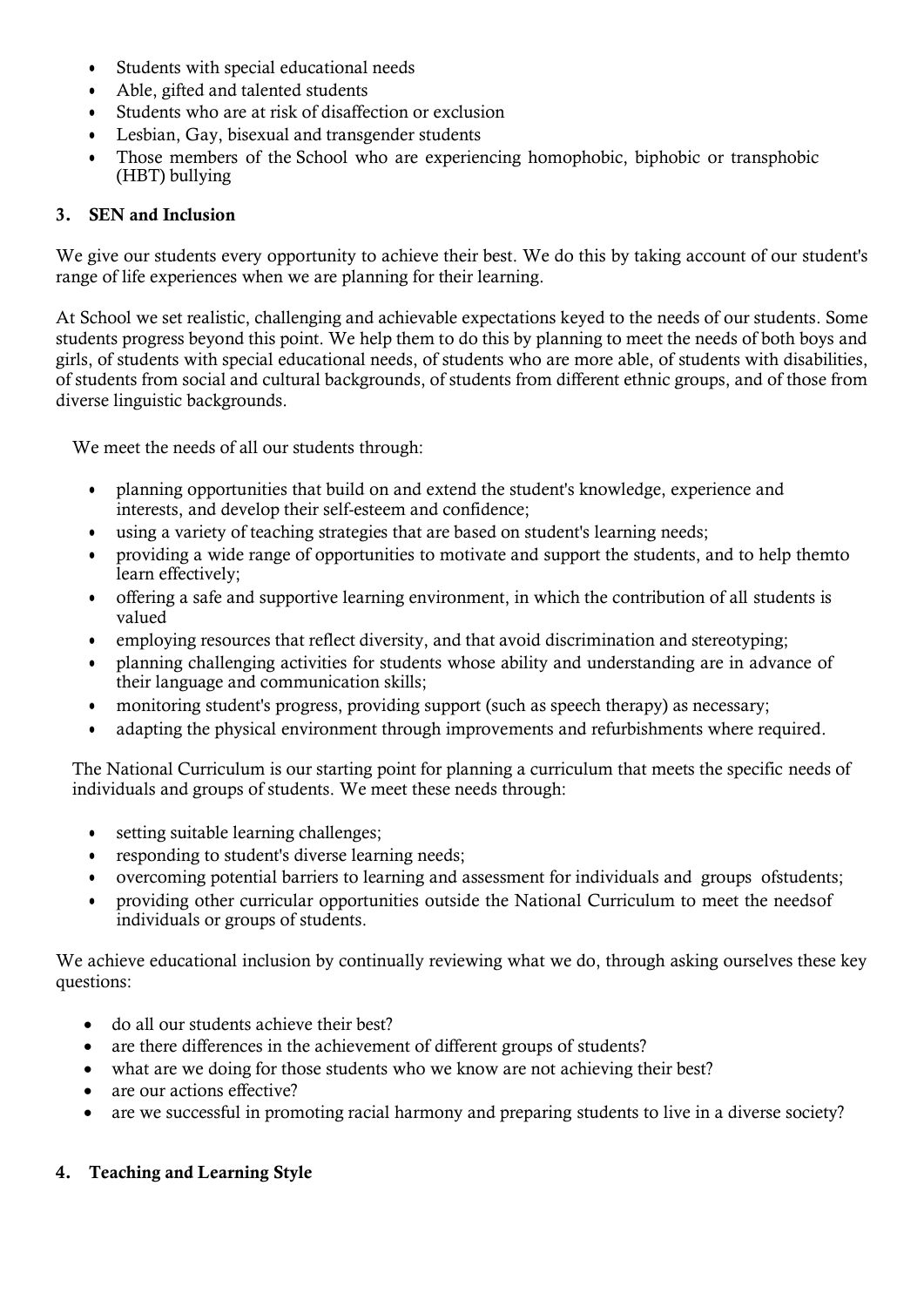We aim to give all our students the opportunity to succeed and reach the highest level of personal achievement. We analyse the attainment of different groups of students to ensure that all students are achieving as much as they can. We also make ongoing assessments of each student's progress. Teachers use this information when planning their lessons. It enables them to take account the abilities of all their students. For some students, we use the programmes of study from earlier key stages. This enables some of our students to make progress in their own lessons, perhaps after significant amounts of time spent away from school.

When the attainment of a student falls significantly below the expected level, teachers enable the student to succeed by planning work that is in line with that student's individual needs. Where the attainment of a student significantly exceeds the expected level of attainment, teachers use materials from a later key stage, or extend the breadth and/or depth of work within the area or areas for which the student shows particular aptitude. Teachers are familiar with the equal opportunities legislation covering race, gender and disability.

Teachers ensure that all students:

- feel secure and know that their contributions are valued;
- appreciate and value the differences they see in others;
- take responsibility for their own actions;
- participate safely in clothing that is appropriate to their religious beliefs;
- are taught in groupings that allow them all to experience success:
- use materials that reflect a range of social and cultural backgrounds, without stereotyping;
- have a common curriculum experience that allows for a range of different learning styles;
- have challenging targets that enable them to succeed;
- participate fully, regardless of disabilities or medical needs.

#### 5. Students with Disabilities

We are committed to meeting the needs of all groups of students within our school. The School fully meets the requirements of the amended Disability Discrimination Act. All reasonable steps are taken to ensure that these students are not placed at a substantial disadvantage compared with any other student.

The School is committed to providing an environment that allows disabled students access to the areas of learning where possible, however due to the nature and history of the building there is no wheelchair access to the upper floors. We can provide specialist desks and chairs for students with limited motor-coordination skills.

Teachers modify teaching and learning expectations as appropriate for students with disabilities. For example, they may give additional time to complete certain activities, or they may modify teaching materials. In their planning, teachers ensure that they give students with disabilities the opportunity to develop skills in practical aspects of the curriculum.

Teachers ensure that the work undertaken by disabled students:

- takes account of their pace of learning and the equipment they use;
- takes account of the effort and concentration needed in oral work, or when using, for example, vision aids;
- is adapted or offers alternative activities in those subjects in which students are unable to manipulate tools or equipment, or use certain types of materials;
- allows opportunities for them to take part in educational visits and other activities linked to their studies;
- includes approaches that allow hearing-impaired students to learn about sound in science and music, and visually impaired students both to learn about light in science, and also to use visual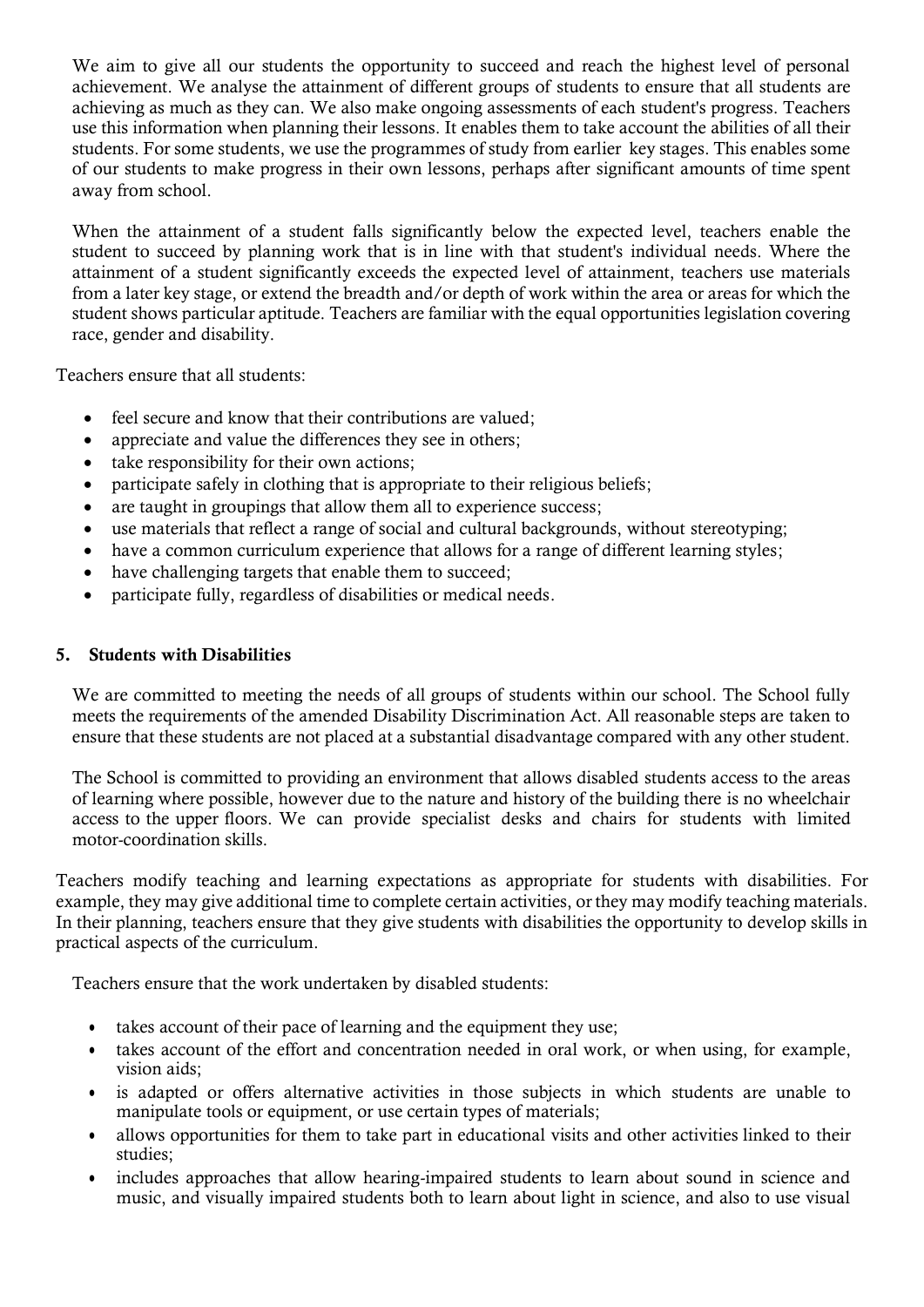resources and images both in art and design and in design and technology;

• uses assessment techniques that reflect their individual needs and abilities.

# 6. Looked After Children

Looked-After Children (LAC) and Previously Looked-After Children (PLAC) may (or may not) have some or all the following issues:

- Low self esteem
- Poor education standards due to time out of school
- Delayed social/emotional/cognitive development
- Bullying (either victim or perpetrator)
- Prone to mental health issues
- Isolated with few friends
- Behavioural difficulties
- Poor attachments to others
- A need to be very private

This makes them an extremely vulnerable group in terms of education and future life- chances. We are committed to ensuring that these children are supported as fully as possible.

The School will support LAC and PLAC in multiple ways.

- Ensuring an effective induction for the child & carer when joining the School, or for the carer when a child who is already on the school roll comes into care.
- Balancing high levels of teaching and learning support with academic challenge.
- Ensuring that each student has a high quality Personal Education Plan (PEP).
- Linking each student to a key person they relate well to.
- Making it a priority to know the children well and to build strong relationships.
- Developing strong relationships with carers, local authorities (including specialist agencies).
- Encouraging LAC and PLAC to take responsibility for their learning, and giving them the necessary support.
- Engaging LAC and PLAC in learning, outside the classroom and in after-school activities.
- Intervening promptly if a problem emerges (e.g. behaviour or attendance).
- Giving integrated but low-profile support in school to each LAC and PLAC so that they are not made to feel different from other children.
- Planning for future transitions (e.g. to secondary school).

# 7. Disapplication and Modification

The School can, where necessary, modify or disapply the National Curriculum and its assessment arrangements. Our school policy is to do this only in exceptional circumstances. The School makes every effort to meet the learning needs of all its students, without recourse to disapplication or modification. We achieve this through greater differentiation of the student's work, or through the provision of additional learning resources. When necessary, we also support learning through appropriate external specialists. In such cases, teachers work closely with these specialists to support the student.

In exceptional circumstances, we may decide that modification or disapplication is the correct procedure to follow. We would only do this after detailed consultation with parents.

We would ensure that every effort had been made to provide the necessary support from within The School's resources before considering such action.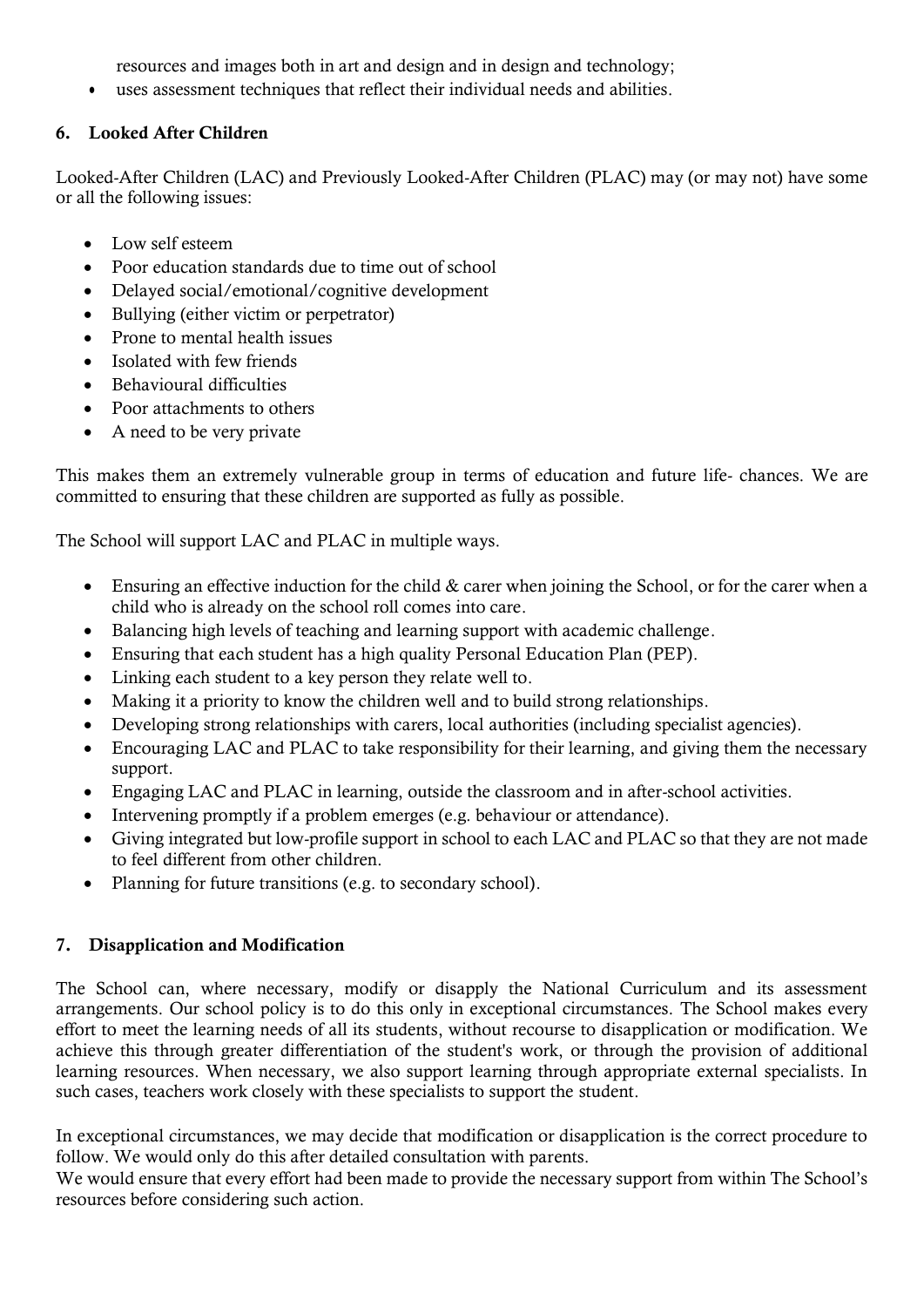### 8. Gifted and Talented Students

In the national guidelines, the terms are distinguished as follows:

- 'Gifted' refers to a student who has a broad range of achievement at a level well above average, typically in the more academic subjects;
- 'Talented' refers to a student who excels in one or more specific fields, typically those that call for performance skills, such as sport or music, but who does not necessarily perform at a high level across all areas of learning.

A range of strategies to identify gifted and talented students are used. The identification process is ongoing and begins when the student joins our school. Each student's pre-school or school records give baseline assessment data and details of achievements and interests in particular areas. Discussions with parents and carers enable will us to add further details to these records.

Gifted and talented students are identified by making a judgement based on an analysis of various sources of information including.

The following are offered on a regular basis and, although these benefit all students, give opportunities for gifted and talented students to practice and extend their skills:

- Enrichment days and outside speakers
- $\blacksquare$  School clubs sporting, academic, crafts and music
- **Sporting competitions**
- Educational visits that enrich and develop learning

We also identify where outside clubs and groups should be contacted and encourage parents to make links with them.

We aim to create an ethos where 'it is OK to be bright' and where gender stereotypes are dismantled and transcended and to be aware of the effects of ethnicity, bilingualism, gender and social circumstances on learning and high achievement.

The Head will coordinate the monitoring of progress of students on the gifted and talented students.

The Head will ensure that the professional development program includes relevant aspects of gifted and talented provision.

#### 9. English as an Additional Language

A number of our students have particular requirements with regard to learning and assessment, and these are linked to their progress in learning English as an additional language.

Students who are learning English as an additional language have linguistic skills similar to those of monolingual English-speaking students. Their ability to participate in the full curriculum may well be in advance of their current ability to communicate in English. Equally learning difficulties may exist in English as well as non-English speaking students.

Being a speaker of more than one language is no disadvantage to educational achievement; indeed, multilingualism is associated with success. This school recognises the importance of community languages in their own right, and the ability of their speakers to acquire other languages.

In our school, teachers use various methods to help students who are learning English as an additional language, developing their spoken and written English by: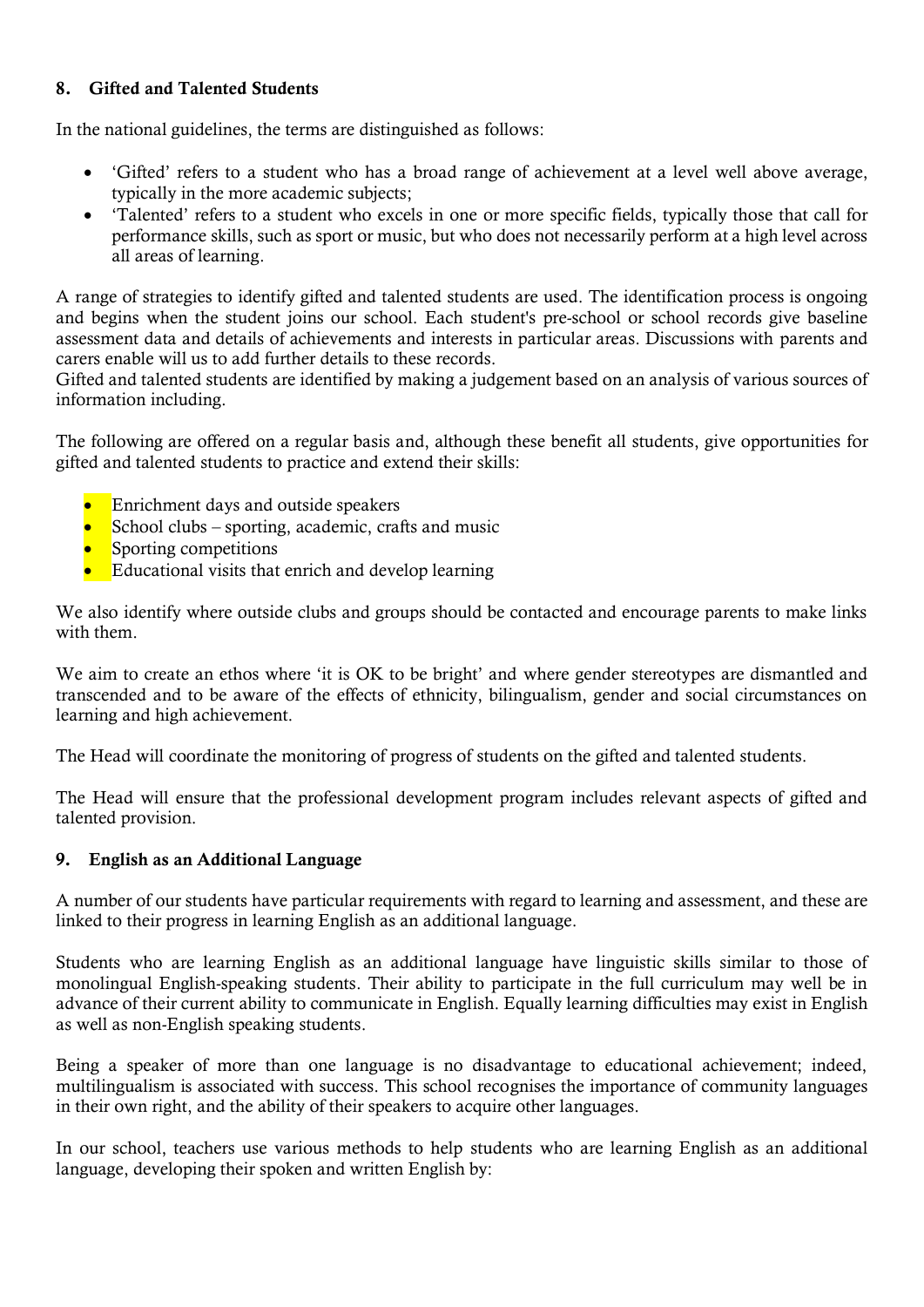- working with parents to ensure that they are fully developing and utilising a wider vocabulary, expression etc within their own mother tongue is the best way to extend and develop the English language;
- ensuring that vocabulary work covers the technical as well as the everyday meanings;
- covering not just key words, but also metaphors and idioms;
- explaining how spoken and written English have different usages for different purposes
- providing them with a range of reading materials, to exemplify the different ways in which English is used;
- giving them appropriate opportunities for talking, and using talking to support writing;
- providing specialised courses in phonics, reading and spelling as necessary.

Ensuring their access to the curriculum and to assessment by:

- using texts and materials that suit their ages and learning stages;
- providing support through ICT, video and audio materials, dictionaries and translators, readers, and amanuenses;
- using the home or first language where possible and appropriate.

The statutory assessment arrangements of the National Curriculum allow us to make special arrangements for students who are learning English as an additional language.

For the written mathematics test at Key Stage 2, we provide verbal or written translations of words or phrases in the test papers which we think are likely to prove difficult to students for whom English is an additional language. For the mental arithmetic test at Key Stage 2, we provide a verbal translation of the test to students who have limited English.

## 10. Racial Equality

The School has implemented the recommendations of The Stephen Lawrence Inquiry: Macpherson Report (1999).

In our school we:

- Strive to eliminate all forms of racism and racial discrimination
- Promote equality of opportunity
- Promote good relations between people of different racial and ethnic groups

It is the right of all students to receive the best education the School can provide, with access to all educational activities organised by the School. We do not tolerate any forms of racism or racist behaviour. Should a racist incident occur, we will deal with it in accordance with school procedures.

We endeavour to make our school welcoming to all minority groups. Thus, for example, we will immediately remove any offensive graffiti that we may find in school. We promote an understanding of diverse cultures through the topics studied by the students, and we reflect this in the displays of work shown around the School.

Our curriculum reflects the attitudes, values, and respect that we have for minority ethnic groups. So, for example, in the curriculum topic on religious festivals, the students learn the importance of Diwali to Hindus and Sikhs.

### 11. Gender Equality